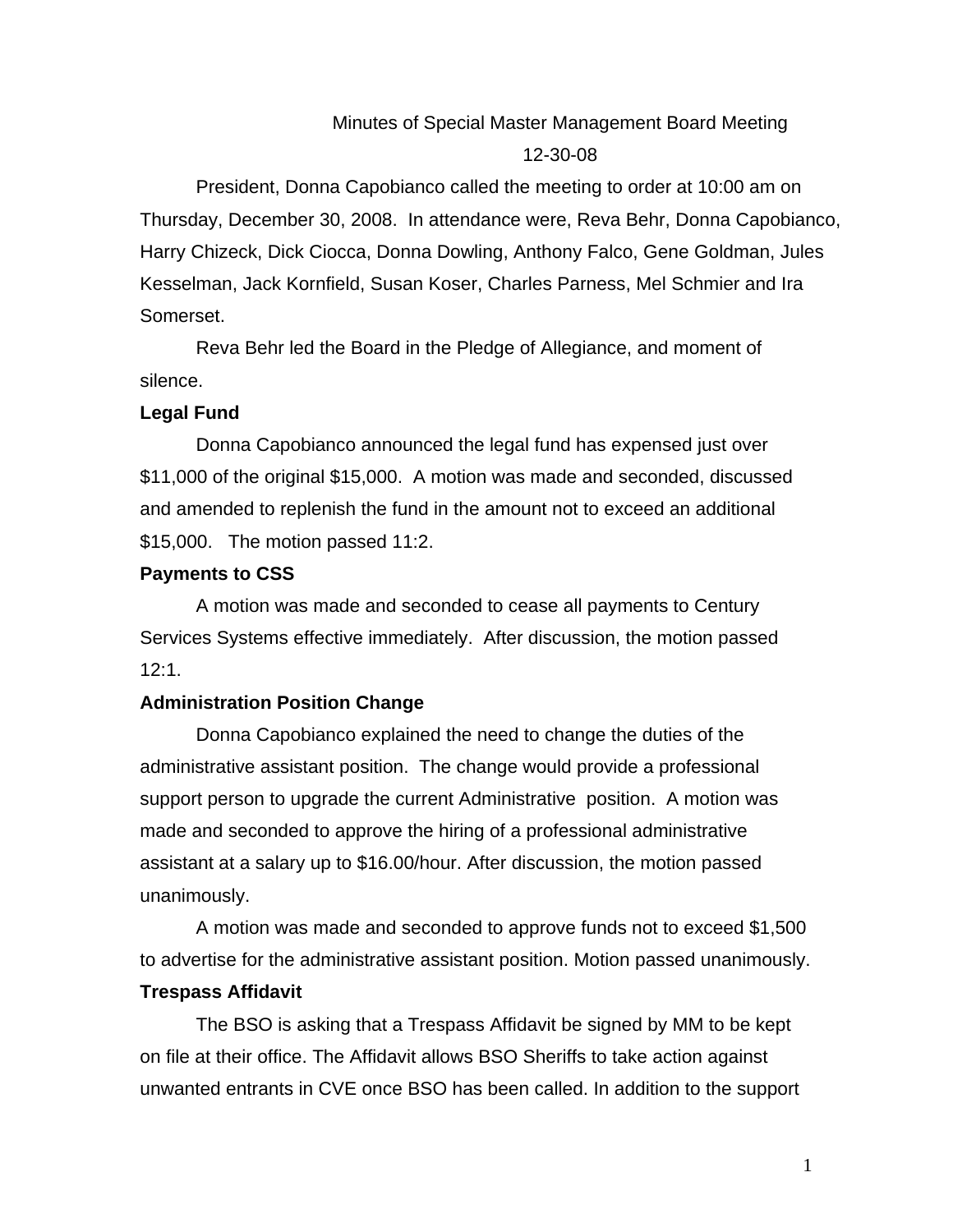we receive, the Sheriff would create a record of the incident for future reference. Under the statute, associations are covered; corporations that are separate such as CenDeer and MM are not covered under the same statue, and a separate agreement should be made. A motion was made and seconded to authorize the president to sign the affidavit. After discussion, the motion passed 12:1.

### **Repair to Fence in Newport**

This fence section was damaged by a motor vehicle over the weekend. The owner's insurance company is moving on this, so there is no need to address it.

## **Bench Pads**

Bob Dolson requested approval to proceed with the installation of 40 concrete bus bench pads at a cost of \$15,840 (approximately \$396/bench pad). A motion was made and seconded to approve the concrete slabs from McCabe Brothers per Bob Dolson's recommendation. During discussion it was suggested that the benches be bolted to the pad. The motion was defeated five to seven with one abstention.

It was suggested that we revisit this issue at a later date to clarify questions that members had.

A motion was made and seconded to reconsider the purchase of the 40 bench pads and to include the securing of the benches to the pad. After discussion, the motion passed eight to five.

A motion was made and seconded to reconsider the original motion (to approve the concrete slabs per Bob Dolson's recommendation) as amended to include \$1,000 to secure the benches to the pad. Motion passed 8:4.

### **Application of Bar Codes at the Clubhouse**

The Chair of the Security Committee presented a report recommending that the bar codes be attached to the cars at the Clubhouse so that residents would have one-stop for all their ID needs, and would include one day when the office is open until 7:00 pm. The Committee suggested that it would be advisable to pay for a security guard to apply the bar codes Monday and Friday noon to 4:00 pm, and Wednesday 5:00 – 7:00 pm providing the RecCom and DRF agree.